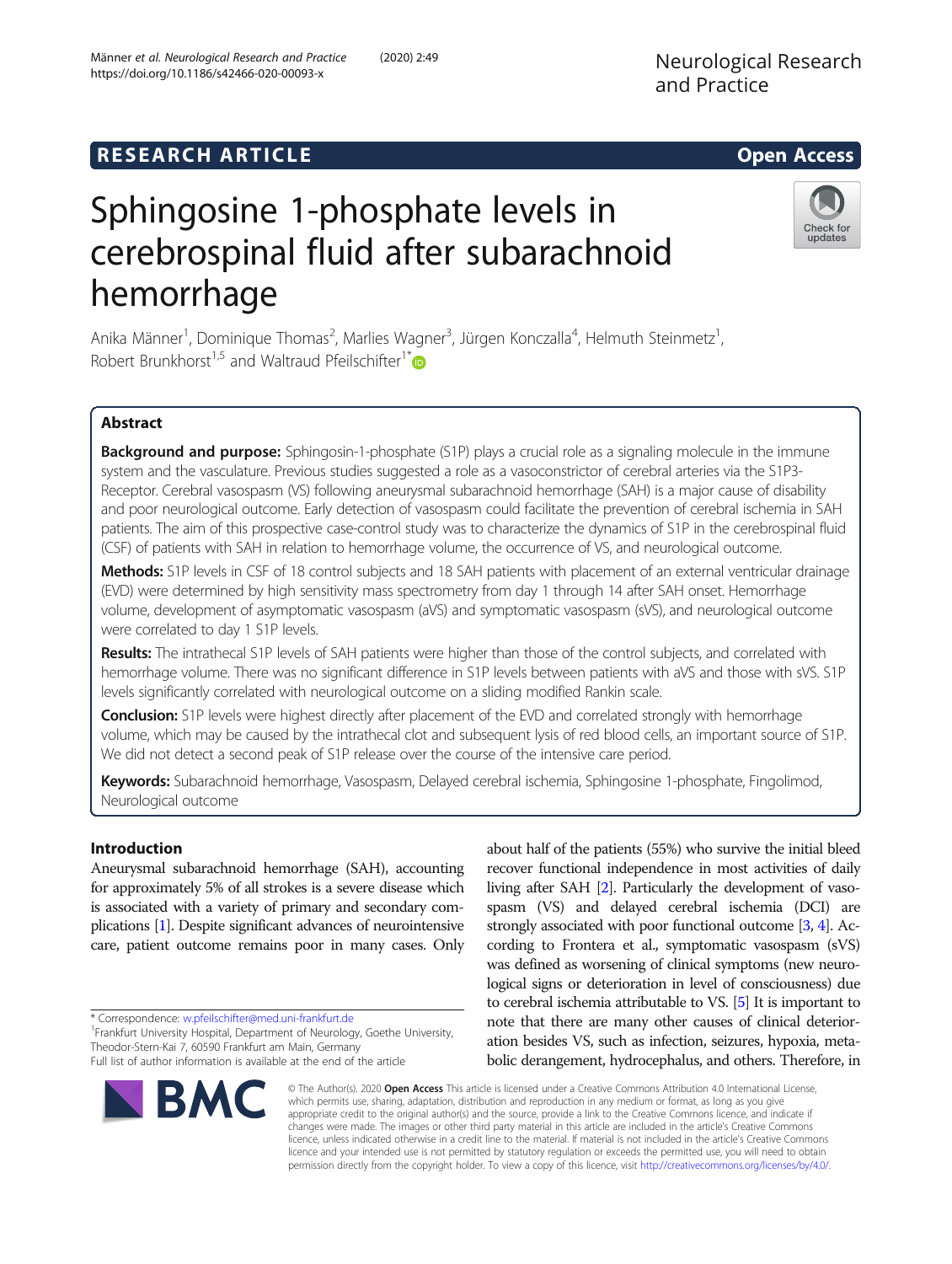2010 a consensus statement by a multidisciplinary group proposed a new definition for DCI and cerebral infarction after SAH [[6](#page-6-0)], recommending a diagnosis of DCI only if the aforementioned other causes can be ruled out (by intensive clinical assessment, CT or MRI scan and appropriate laboratory examinations), and if the clinical deterioration persists for at least 1 h and does not appear immediately after aneurysm occlusion. Based on these hard criteria, the development of DCI is one of the most feared complications of SAH that can cause severe disability or even death [\[7](#page-6-0)]. Since many patients after severe SAH are comatose or sedated, the diagnosis of sVS and DCI is even more reliable if based on neuroimaging findings (CT or MRI).

Several clinical and imaging predictors of DCI after SAH have been identified, among them hemorrhage volume as graded on brain imaging with the modified Fisher score (mFS) [\[8\]](#page-6-0). The causative mechanisms for VS and DCI are yet unknown and there is no validated biomarker to identify patients at a high risk of VS and DCI after SAH.

Sphingosin 1-phosphate (S1P), a bioactive sphingolipid and signaling molecule, is involved in a wide variety of physiological and pathological processes, foremost in the immune system and the vasculature [\[9,](#page-6-0) [10\]](#page-6-0). Its plasma levels are in the low micromolar range with red blood cells being the main source of plasma S1P, whereas its concentration in interstitial fluids is much lower [\[10\]](#page-6-0). Via this gradient, S1P regulates lymphocyte egress from the lymph nodes. The S1P pathway can be targeted pharmacologically in humans: the synthetic S1P analog FTY720 (fingolimod) has been marketed in 2010 as the first oral drug to prevent relapses in multiple sclerosis. Its presumed mechanisms of action are a reduction of circulating lymphocates but also direct brain specific effects [\[11\]](#page-6-0). There is evidence from preclinical studies that S1P is produced in the periinfarct cortex after cerebral ischemia [\[12\]](#page-6-0), and preclinical studies as well as small clinical trials have shown neuroprotective effects of the functional S1P receptor antagonist fingolimod in ischemic stroke [\[13](#page-6-0), [14](#page-6-0)]. In an experimental model of SAH, fingolimod has been shown to reduce microvascular dysfunction and inflammation and improve neurological outcome of the animals [\[15](#page-6-0)]. Mechanistically, S1P has been proposed as putative mediator of VS as it has been shown to induce constriction of basilar arteries ex vivo via the S1P3 receptor [[16\]](#page-6-0). S1P levels in CSF are low in healthy subjects  $(< 5 \text{ nM})$  and significantly elevated in early relapsing-remitting multiple sclerosis or infectious CNS diseases [[17,](#page-6-0) [18\]](#page-6-0). After SAH, the lysis of red blood cells in SAH could lead to elevated S1P levels which in turn could contribute to VS and DCI.

The aim of this prospective case-control study was to characterize the dynamics of S1P levels in CSF of SAH patients over 14 days after symptom onset by high sensitivity mass spectrometry and to correlate them to hemorrhage volume, the occurrence of vasospasms and neurological outcome.

## **Methods**

#### Patients and clinical assessment

The study was approved by the ethics committee of Frankfurt University Hospital (342/15). All consecutive SAH patients treated in our interdisciplinary neurointensive care unit from June 2016 to August 2017 were screened and informed consent was sought from patients or their legal representatives. We included patients  $\geq$ 18 years of age with nontraumatic aneurysmal SAH requiring an external ventricular drain (EVD) in the early management of hydrocephalus and elevated intracranial pressure. Exclusion criteria were pregnancy or previous neurological disorders (modified Rankin Scale [mRS] ≥ 2). Samples of cerebrospinal fluid (CSF) were obtained from the EVD daily from day 1 to 14.

Clinical outcome was determined at 12 month after dis-charge (mRS) (Table [1](#page-2-0)). Control subjects ( $n = 18$ ) were nonpregnant patients ≥18 years of age who underwent lumbar puncture for the exclusion of SAH or inflammatory central nervous system (CNS) diseases and had normal CSF analysis.

Aneurysms were detected by digital subtraction catheter angiography (DSA). According to the assessment of an interdisciplinary neurovascular team, half of the patients were treated by occlusion of the aneurysm by neurosurgical clipping  $(n = 8)$ , the other half of the patients were treated by endovascular occlusion by coiling  $(n = 8)$  (Table [1\)](#page-2-0). All patients had aneurysm repair within the first 24 h after admission to the hospital and received the standard therapy for SAH in accordance to national and international guidelines: oral nimodipine (360 mg/day), close monitoring of the mean arterial pressure (MAP), and the use of catecholamines to maintain a MAP of 60–90 mmHg prior to detection of VS and > 100 mg - if tolerated - after sonographic detection of VS.

Head CT was performed upon admission (in all cases within 24 h after symptom onset) and between 24 and 48 h after surgical or endovascular aneurysm repair (to examine the development of edema, secondary bleeding or new cerebral infarction) and before discharge. Additional brain imaging (CT mostly with CT angiography or MR with MR angiography) were performed as required when patients showed a clinical deterioration.

The development of vasospasm was monitored routinely by daily transcranial Doppler (TCD) ultrasonography. TCD vasospasm was defined as a mean flow velocity in the middle cerebral artery  $(MCA) \ge 120$  cm/sec [[19](#page-6-0)]. In cases of vasospasm on TCD, conservative management was supplemented by induced hypertension (MAP > 100 mmHg). In most cases, vasospasm was confirmed by CT or MR angiography or digital subtraction angiography (DSA) (defined by > 1/3 vasospastic arterial narrowing not attributable to atherosclerosis, catheter-induced spasm or vessel hypoplasia).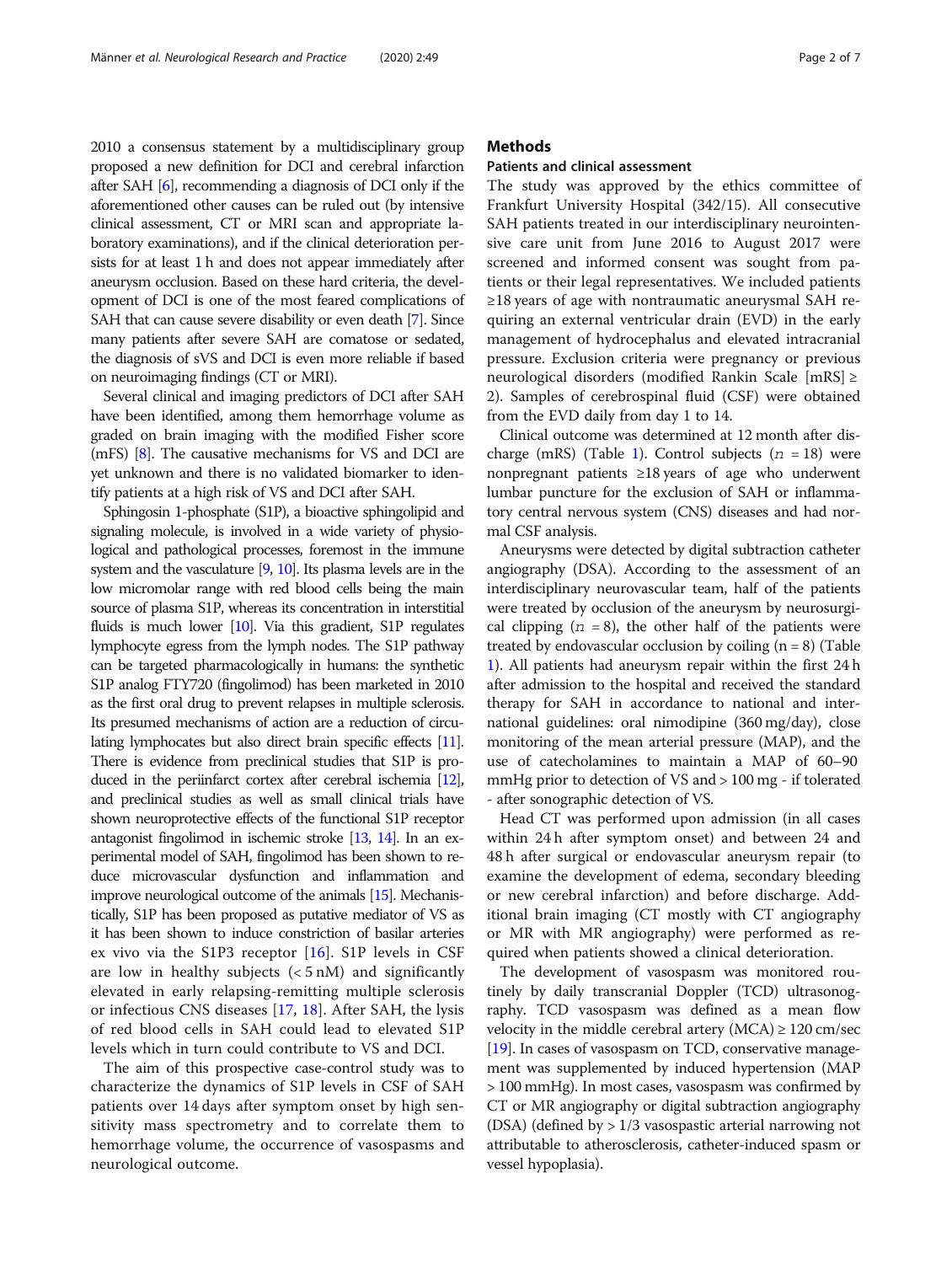<span id="page-2-0"></span>

|                          | (years), Sex<br>Age | Location of<br>Aneurysm               | CT graded on modified<br>Hemorrhage on initial<br>scale [1]<br>Fisher | Hess grade<br>Hunt & | WFNS<br>grade    | Initial<br>GCS                   | Treatment             | Onset of<br>VS (day) | Confirmation<br>of VS (CTA,<br>DSA, MRI) | Typef<br>VS | Detection of<br>Infarction<br>(CT/MRI) | g   | year (mRS)<br>Outcome<br>after 1 |
|--------------------------|---------------------|---------------------------------------|-----------------------------------------------------------------------|----------------------|------------------|----------------------------------|-----------------------|----------------------|------------------------------------------|-------------|----------------------------------------|-----|----------------------------------|
|                          | 55, female          | pericallosal artery                   | 4                                                                     | $\rm{>}$             | $\mathsf{L}\cap$ | $\frac{1}{(3^{a})}$              | Coiling               | $\circ$              | $\widetilde{\mathbb{G}}$                 | aVS         |                                        | S   | 4                                |
| $\sim$                   | 38, female          | posterior communicating<br>artery     | $\sim$                                                                | Ξ                    | 4                | Ξ                                | Clipping              | $\sqrt{ }$           | $\widetilde{\mathbb{E}}$<br>DSA,         | aVS         |                                        | yes | $\sim$                           |
| $\sim$                   | 67, male            | perimesencephalic SAH, no<br>aneurysm | $\sim$                                                                | Ξ                    | $\infty$         | $\overline{1}$                   | no aneurysma<br>found |                      |                                          | nVS         |                                        | S   | $\circ$                          |
| 4                        | 68, male            | basilar artery                        | 4                                                                     | $\rm{>}$             | $\sqrt{ }$       | 5                                | Coiling               | $\sigma$             | E                                        | <b>SVS</b>  | ∪                                      | S   | 5                                |
| $\sqrt{2}$               | 45, male            | cortical SAH, no aneurysm             |                                                                       | Ξ                    | $\sim$           | $\overline{4}$                   | no aneurysm<br>found  |                      |                                          | aVS         |                                        | yes | $\circ$                          |
| $\circ$                  | 41, male            | middle cerebral artery                | $\sim$                                                                | ≥                    | 5                | $\sum_{(6^{\circ})}$             | Clipping              |                      | DSA                                      | aVS         | $\mathbf{I}$                           | S   |                                  |
| $\overline{\phantom{0}}$ | 84, male            | anterior communicating<br>artery      | 4                                                                     | Ξ                    | 4                | $\equiv$                         | Coiling               | $\infty$             | E                                        | sVS         | $\overline{C}$                         | S   | 5                                |
| ${}^{\infty}$            | 71, female          | posterior communicating<br>artery     | 4                                                                     | ≥                    | 4                | $\sum_{(8^a)}$                   | Coiling               | $\sim$               | DSA, CTA                                 | sVS         | CT, MRI                                | yes | 5                                |
| $\circ$                  | 61, female          | middle cerebral artery                | 4                                                                     | $\, > \,$            | 5                | $\frac{SNN}{(3^{a})}$            | Clipping              | $\infty$             | DSA, CTA                                 | sVS         | Ⴆ                                      | S   | 4                                |
| $\supseteq$              | 60, female          | vertebral artery                      | $\sim$                                                                |                      |                  | $\overline{5}$                   | Coiling               |                      |                                          | aVS         |                                        | S   | C                                |
| $\equiv$                 | 50, male            | anterior communicating<br>artery      | $\sim$                                                                |                      | $\sim$           | $\tilde{=}$                      | Clipping              | ₹                    | DSA, CTA                                 | aVS         |                                        | S   | O                                |
| $\supseteq$              | 53, male            | basilar artery                        | 4                                                                     | $\rm{>}$             | $\sqrt{ }$       | $\sum_{(3^a)}$                   | Coiling               |                      | E                                        | sVS         | CT, MRI                                | yes | 4                                |
| $\tilde{\Xi}$            | 66, female          | anterior communicating<br>artery      | 4                                                                     | ≥                    | 4                | $\equiv$                         | Coiling               | Ξ                    | CTA, MRA                                 | SVS         | CT, MRI                                | yes | 3                                |
| $\overline{4}$           | 71, female          | anterior communicating<br>artery      | 4                                                                     | $\geq$               | $\sqrt{2}$       | $\frac{S}{(5^{\circ})}$          | Clipping              |                      | DSA, CTA                                 | aVS         |                                        | S   | $\circ$                          |
| $\overline{1}$           | 46, female          | posterior communicating<br>artery     | 4                                                                     | ≥                    | 4                | $\supseteq$                      | Clipping              |                      | E                                        | nVS         |                                        | yes | 4                                |
| $\frac{\infty}{\cdot}$   | 61, male            | anterior communicating<br>artery      |                                                                       | Ξ                    | $\sim$           | $\overline{4}$                   | Clipping              | $\circ$              | $C^{\uparrow}$                           | aVS         |                                        | S   | $\circ$                          |
| $\overline{\phantom{0}}$ | 34, male            | basilar artery                        | 4                                                                     | ≥                    | $\sqrt{ }$       | $\geqslant$<br>(4 <sup>5</sup> ) | Coiling               | $\circ$              |                                          | aVS         |                                        | yes | $\sim$                           |
| $\approx$                | 53, female          | anterior communicating<br>artery      | 4                                                                     | Ξ                    | 3                | $\tilde{=}$                      | Coiling               | $\sim$               | E                                        | sVS         | ᡛ                                      | S   | 5                                |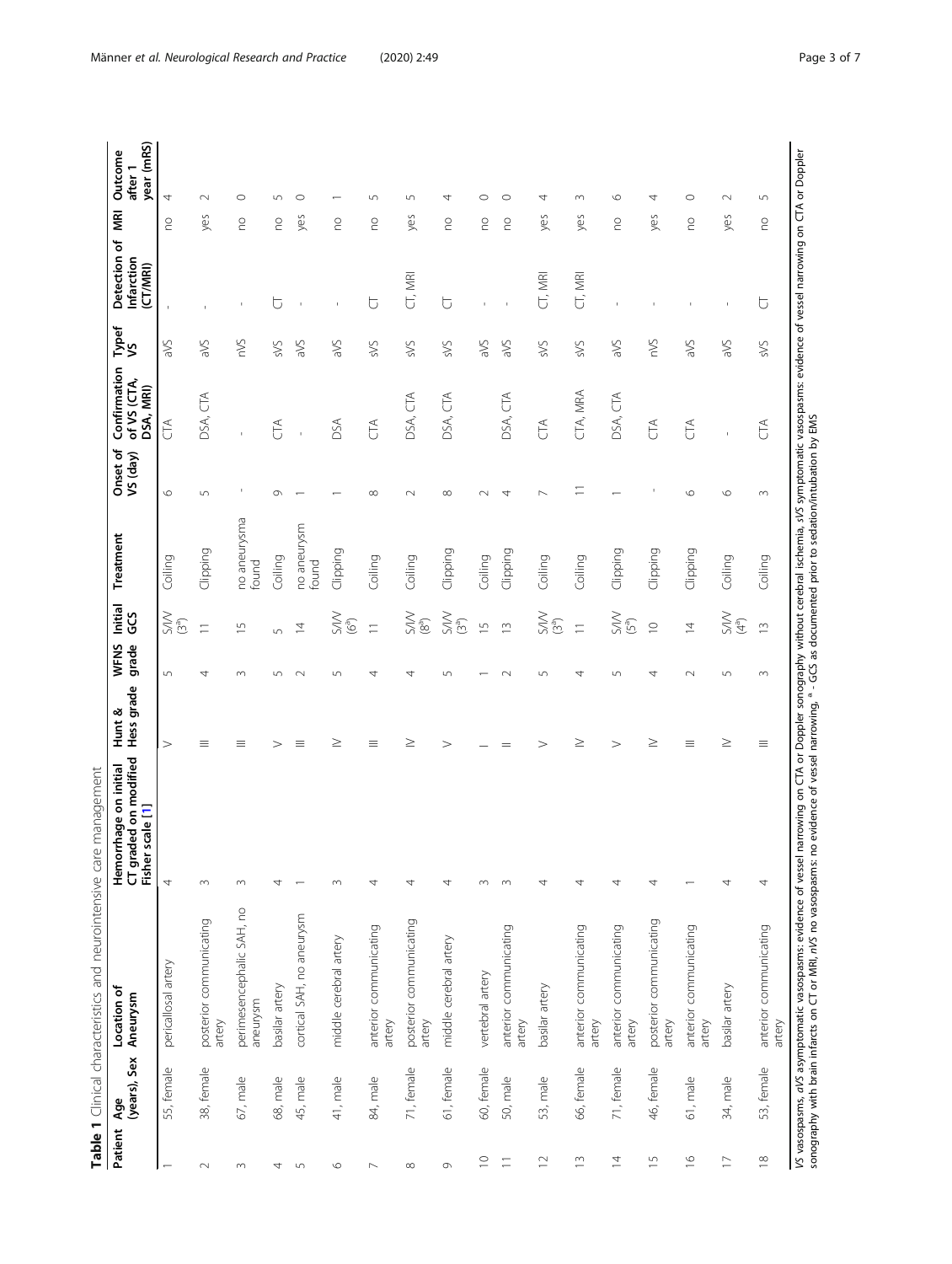Because our patient cohort comprised mainly analgosedated patiens whose neurological function in terms of focal deficits could not be reliably assessed, we applied a strict definition of sVS: the documented vasospasm had to be compatible with new cerebral ischemia on clinically-indicated follow up brain imaging (28% MRI, 72% CT) that had not been present on the imaging directly after aneurysm occlusion. Other causes of cerebral ischemia or DCI had to be excluded (re-bleeding, hydrocephalus and others).

# Determination of sphingolipid concentrations by liquid chromatography/tandem mass spectrometry (LC-MS/MS)

CSF samples were centrifuged at  $1000 \times g$  for 5 min at  $4^{\circ}$ C and the supernatant stored at − 80 °C until analysis. CSF samples (100 μL) were mixed with 100 μL buffer (citric acid 30 mM, disodium hydrogen phosphate 40 mM) and 20 μL internal standard solution containing sphingosined7, sphinganine-d7 (30 ng/mL each), sphingosine-1 phosphate-d7 (40 ng/mL, avanti polar lipids, Alabaster, USA). The mixture was extracted with 600 μL methanol/ chloroform/hydrochloric acid (15:83:2, v/v/v). The organic phase was evaporated and reconstituted in 50 μL of methanol.

Analytes were separated using an Agilent 1260 series binary pump (Agilent technologies, Waldbronn, Germany) equipped with a Kinetex EVO C18 column  $(50 \text{ mm} \times 2.1 \text{ mm}, 1.7 \text{ µm}, 100 \text{ Å}; \text{ Phenomenex}, \text{Aschaf}$ fenburg, Germany). Column temperature was 55 °C. Mobile phases were 0.5% formic acid and acetonitrile/ isopropanol/acetone (50:30:20, v/v/v) with 1% formic acid. A gradient program was used at a flow rate of 0.3 mL/min. Total running time was 7.5 min. After every sample, ethanol was injected. The MS/MS analyses were performed in Multiple Reaction Monitoring (MRM) mode using a triple quadrupole mass spectrometer 5500QTRAP (Sciex, Darmstadt, Germany) operating in positive electrospray ionization mode.

Data Acquisition was performed using Analyst Software V 1.6 and quantification was performed with MultiQuant Software V 3.0 (Sciex, Darmstadt, Germany), employing isotope dilution mass spectrometry.

#### Statistical analyses

Statistical analyses were performed with Prism 7 (GraphPad Software, La Jolla, CA) and BiAS (Biometische Analyse von Stichproben, Epsilon Editorial). Results are given as mean  $\pm$  standard deviation (SD), the primary variable is the CSF-S1P concentration in ng/ ml. For all tests, a  $p$  value of less than 0.05 was considered significant. All variables were tested for normal distribution by the Shapiro-Wilk Test and the respective statistic test method is detailed along with the results.

# Results

# Patient characteristics

Eighteen SAH patients (Table [1\)](#page-2-0) were recruited and 18 control patients were matched. The two groups did not differ significantly in age or sex distribution (SAH group: mean age  $57 \pm 13$  years, 50% females; controls: mean age  $53 \pm 18$  years, 50% females). All SAH patients underwent aneurysm repair within 24 h of admission.

# S1P levels in CSF are elevated after SAH and correlate with hemorrhage volume

S1P was detectable (threshold of detection  $\leq 0.2$  ng/ml or 0.53 nM) in the CSF of 9/18 patients on day 1 after SAH and in additional 3 patients up to day 10 (Fig. [1\)](#page-4-0). We did not find a significant difference in S1P levels in patients with neurosurgical in comparison to endovascular treatment. In the control cohort, CSF S1P levels were below the threshold of detection, representing a significant increase after SAH (Fisher's exact test at day 1,  $p =$ 0.000516) (Fig. [1](#page-4-0)). S1P levels in SAH patients were heterogeneous but showed a significant decrease after 14 days (Wilcoxon matched pairs test,  $Z = 2.3664$ ,  $p = 0.017960$ ). Fig. [2](#page-5-0) illustrates the distribution of clinical characteristics in our patient cohort. In patients with large hemorrhage volume, indicated by modified Fisher Scale  $[20]$  (mFS) = 4 (11/18, 61%) S1P levels were significantly higher than in SAH patients with mFS  $\leq$  3 (Wilcoxon Mann Whitney test,  $Z = 2.150$  $Z = 2.150$  $Z = 2.150$ ,  $p = 0.031528$  (Fig. 2b). S1P levels at day 1 and mFS grade in the whole SAH patient cohort showed a significant correlation (Kendall Tau analysis, tau ß = 0.502,  $p = 0.029$ , data not shown).

# Correlation of S1P levels in CSF with development of vasospasm and neurological outcome

More than 50% of our patient cohort had a large hemorrhage volume (mFS = 4) (Fig. [2a](#page-5-0)). 16/18 (88%) patients developed VS (7/16 [44%] sVS and 9/16 [56%] asymptomatic vasospasm [aVS]). Symptomatic VS only occurred in patients with large hematomas (mFS = 4). Although there was a trend towards higher S1P levels in patients with sVS, there was no significant difference between the mean S1P levels between groups with aVS and sVS (Wilcoxon Mann Whitney test,  $Z = 1.470$ ,  $p = 0.141694$ ) (Fig. [2](#page-5-0)b). The onset of VS was between as early as day 1 and as late as day 8. In the individual patients, there was no significant difference between the S1P level on day 1 and the level on the day of VS detection (Wilcoxon matched pairs test,  $Z = 1.3337$ ,  $p = 0.182315$ , data not shown).

In a next step, S1P levels were correlated with neurological outcome at 12 months. We observed a significant correlation between the S1P level at day 1 and the mRS on a sliding scale (tau  $\beta$  = 0.559,  $p$  = 0.007, data not shown). A dichotomized analysis of poor outcome  $(mRS \ge 4)$  and favourable outcome (mRS  $\leq$  3) showed a trend of higher day 1 S1P levels in patients with poor outcome without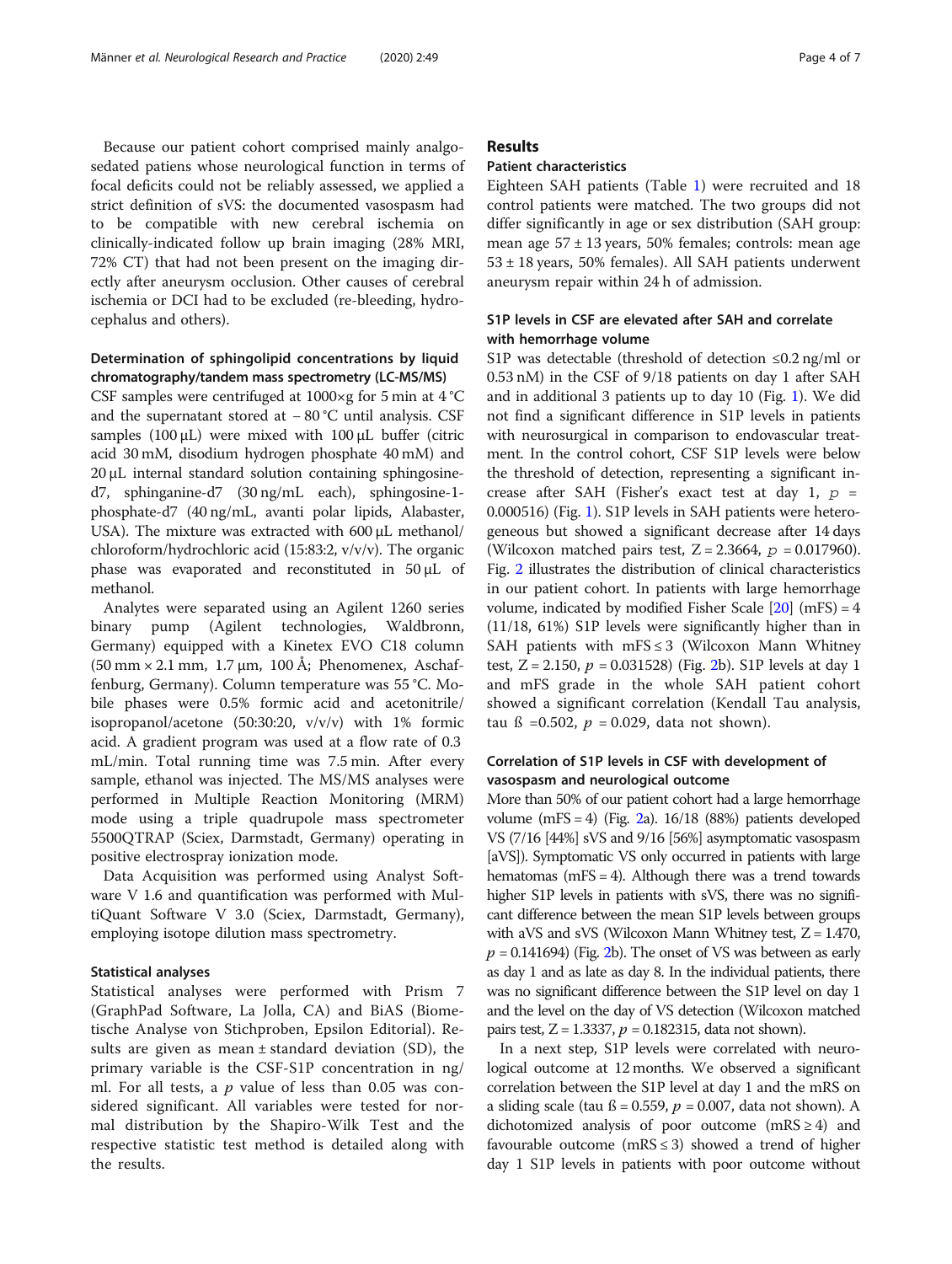reaching statistical significance (Wilcoxon Mann Whitney test, Z = 1.673,  $p = 0.094264$  (Fig. [2b](#page-5-0)).

# Discussion

In this prospective case-control study of S1P levels in the CSF of SAH patients over 14 days, we found that contrary to healthy controls, whose S1P levels were below the threshold of detection, S1P was detectable in the low nanomolar range in half of the patients, thus representing a significant increase after SAH. Owing to the significant correlation of S1P levels with hemorrhage volume and to

the temporal profile with decreasing S1P levels over the course of 14 days, we assume that the increase in intrathecal S1P can mainly be attributed to the hemorrhage and subsequent lysis of red blood cells. This was also supported by the lack of a temporal association between S1P levels and the occurrence of vasospasm or new cerebral infarction. By contrast, a secondary intrathecal production, e.g. by invading immune cells or release from ischemic brain tissue, does not seem to play a relevant role since in this case secondary increases of S1P levels would have to be expected. The significant correlation between S1P levels and

<span id="page-4-0"></span>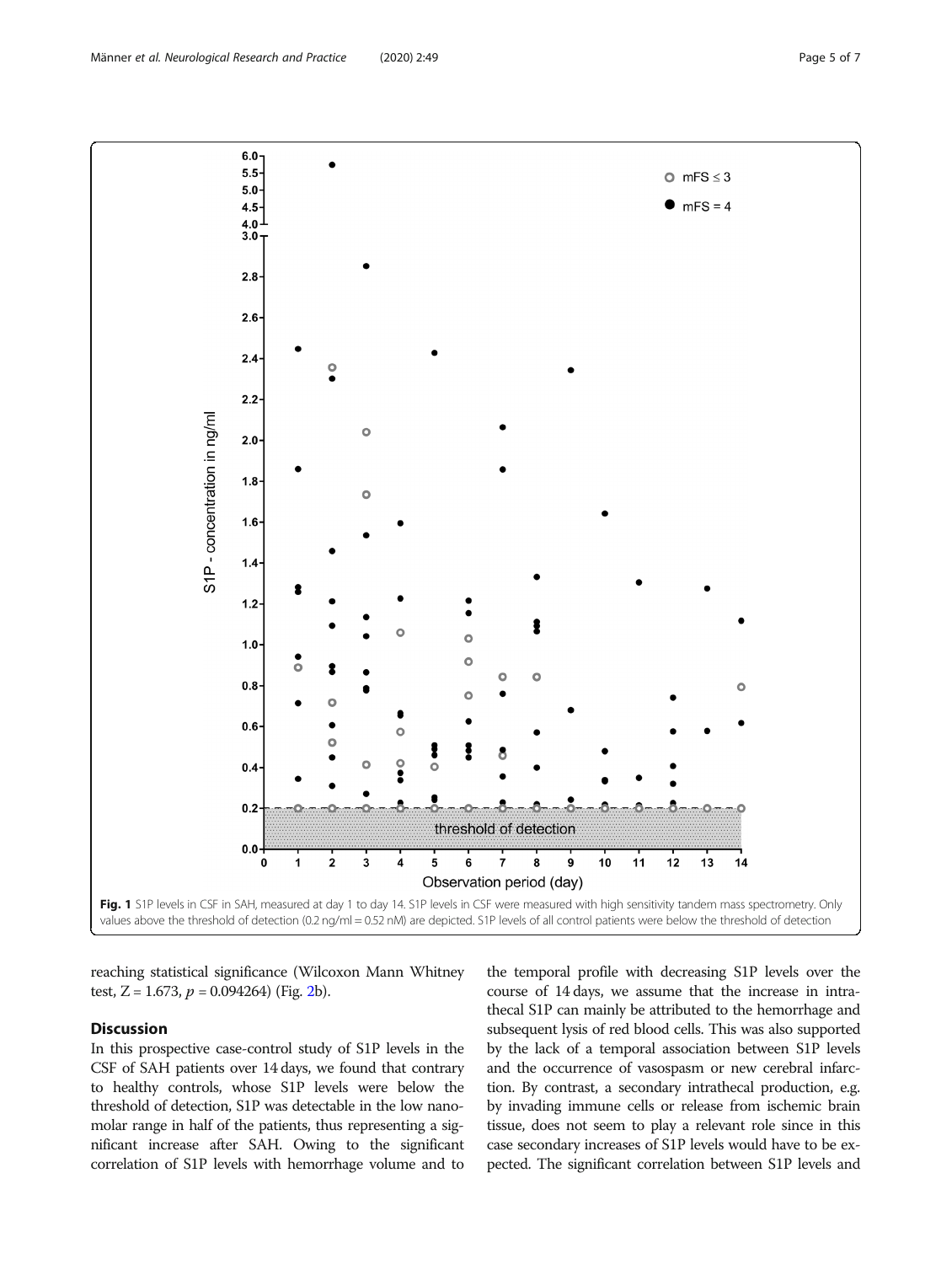<span id="page-5-0"></span>

neurological outcome on a sliding mRS scale could well reflect the known influence of hemorrhage volume on outcome after SAH, so that our study does not yet justify the assumption of an independent role of CSF-S1P as a predictive biomarker in SAH. Our data do not exclude that S1P contributes to VS after SAH, which would be pathophysiologically conceivable since S1P has been shown to act as a vasoconstrictor on cerebral arteries [\[16\]](#page-6-0) and treatment of experimental animals with the functional S1P receptor antagonist fingolimod has been shown to ameliorate the sequelae of SAH [[15](#page-6-0)]. Nevertheless, the relatively low CSF concentrations after SAH found in our study do not encourage e.g. the intrathecal scavenging of this mediator with a neutralizing antibody as it has been proposed for other diseases [\[21\]](#page-6-0).

To the best of our knowledge, this is the first prospective study investigating the dynamics of S1P levels in CSF

after SAH. S1P is a dynamic and instable lipid mediator and requires careful preanalytical processing [\[22\]](#page-6-0). Hence, in a previous investigation of sphingolipid profiles in the CSF of patients at a single time point post SAH, the S1P concentration was below the limit of detection and did not allow correlation with clinical parameters [[23](#page-6-0)].

A strength of our study is the daily sampling over 14 days which allowed to characterize the temporal dynamics of intrathecal S1P after SAH and excluded a secondary increase during the VS phase but the limitation of a relatively small sample size, especially in view of the large variability of the S1P concentrations, has to be taken into account.

#### Acknowledgements

We gratefully acknowledge the willingness to participate of the patients and their legal representatives as well as the support of the Neuro-ICU nursing team of Frankfurt University Hospital.